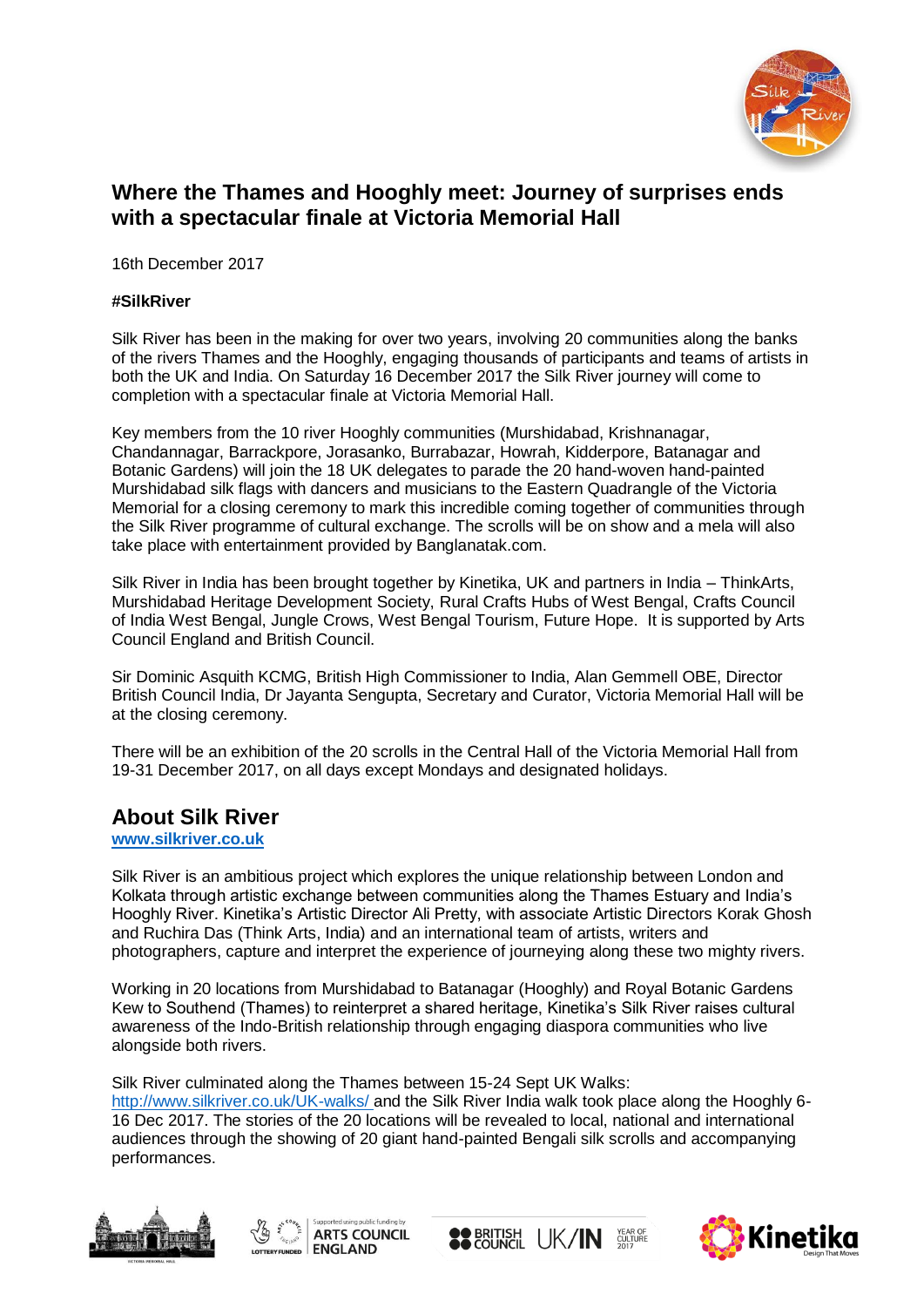

## **Silk River India Walk**

In December 2017, a twelve-day performative walk took place alongside the river Hooghly, India, from Azimganj, Murshidabad to Batanagar, Kolkata. On boat and by foot, participants engaged with contemporary artists, historians, writers and musicians, and participated in curated events comprising of talks, workshops and film screenings. More details can be found here: <http://www.silkriver.co.uk/india-walks/>

Kevin Rushby, an eminent travel journalist for The Guardian joined the walks and has written a daily blog – see his posts from the Silk River walks here: [http://www.silkriver.co.uk/latest-news](http://www.silkriver.co.uk/latest-news-blog/)[blog/](http://www.silkriver.co.uk/latest-news-blog/)

The Silk River India Walk began on 6<sup>th</sup> Dec 2017, jointly with the Murshidabad Heritage Festival at the historic location of Azimganj. The next two days saw an international community gathering together to discover and explore the rich heritage of the region through walks, seminars and cultural programmes.

The journey from  $8<sup>th</sup>$  to 10<sup>th</sup> Dec was an opportunity for artistic exchange using Silk River as a case study. The salon on 8th was led by Ali Pretty, artistic director Silk River, independent cultural producer Elizabeth Lynch, Korak Ghosh, artistic director Silk River India and Ruchira Das Silk River India project director. Indian artists were invited to this exchange with 15 visiting artists from the UK, as they traveled from Krishnanagar to Chandannagar.

**Ali Pretty, Kinetika's Artistic Director** said: "It was my first visit to India in 1984 that inspired me to work in the arts, using them as a tool for social change and community development. Silk River builds on my experience over the last 30 years, bringing together communities from the UK and India for a meaningful exchange of stories and ideas. By sharing and celebrating the similar histories and narratives between the River Thames and India's Hooghly River, the Silk River Project encourages the celebration of rich local history, and engages communities to take part in re-imagining the river."

**Korak Ghosh, Silk River India Walk Director** said "Silk River is to me 'a tale' of two cities. Many set aside a particular time every year to remember their mutual interdependence with their river. London, among other festivities has a month-long celebration with Totally Thames. I want the same for Kolkata, and my involvement with this unique event, Silk River, gives me an opportunity to remember our Hooghly. We are sure that this will go a long way in making people conscious of the river, its importance and its heritage. Hopefully, it will also help us all to reinterpret and understand why we need to preserve this special bond.

**Ruchira Das, Artistic Director, ThinkArts** said " Silk River has provided all of us at ThinkArts, an opportunity to engage with children, work with artists, and discover stories of our heritage – each of these being elements of our core philosophy. We have particularly enjoyed working with school students along the river. Silk River has enabled them to rediscover their own town, heritage, culture and their connection to the river, they are eager to share their responses with people during the walk in December."

**Alan Gemmell, Director British Council India** said: "Silk River has threaded communities and craftsmanship along the rivers Hooghly and the Thames, creating curiosity about the rivers, the people and their culture – achieving exactly what the Year of Culture between UK and India sets out to do. The project connects, inspires and celebrates the two countries in a unique way and I am certain the India Walks in December will be remembered as a milestone in the city's cultural calendar.